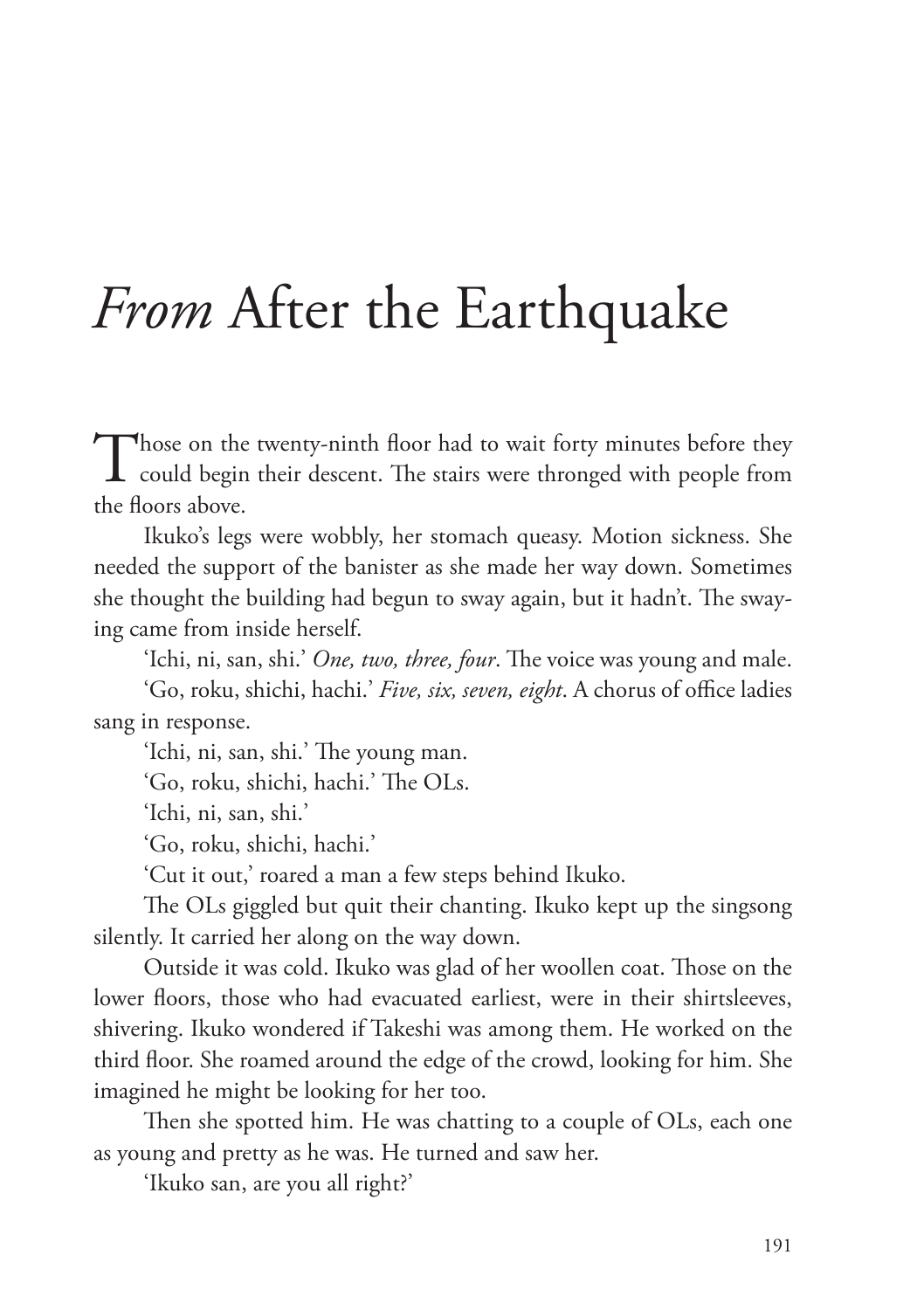In his voice she detected only friendly concern. There was none of the deep yearning that she felt. He was not yet thirty. Ikuko was forty-fve, an old lady to him.

'I'm fne,' she told him, before rejoining her co-workers.

Lauren said that Ikuko was not really in love with Takeshi. She was merely infatuated with him. Ikuko did not understand the distinction. At night she bid Takeshi enter her dreams. And the fantasy she had built around him was better than any reality she had ever known.

Still, maybe Lauren had a point, because when Ikuko was cowering under her desk praying for the world to stop shaking, it was not Takeshi who had come into her mind, but Morioka san. That must mean something.

Morioka san, with his receding hairline, hooded eyes and heavy jowls. She would marry him if he was still interested.

\*

An elderly German couple were the only other customers at the restaurant at Coral Garden Villas. The elegantly dressed waiting staff in their sarongs and lacy blouses outnumbered the diners. Francesca would have preferred somewhere more casual, somewhere that made this dinner seem less like a date.

Over dinner Greg told her about his home in Auckland, his second house in the Bay of Islands, his teenage son, 'a great kid', his ex-wife with whom he remained good friends, his extremely successful recruitment frm that 'ran itself these days' because Greg had done such a good job choosing and training his staff that he could now delegate the entire operation.

Poor Greg. Francesca thought he must be quite insecure if he needed to boast so much, his sense of self all bound up in his achievements and his property. Good thing her self-worth was not connected to her possessions. The most expensive thing she owned was the MacBook Air she'd treated herself to at Christmas.

Greg ordered a fsh curry. Apparently his ex-girlfriend couldn't eat spicy food, but he liked hot dishes himself. He had mentioned the ex-girlfriend, Joanna, earlier as well. Francesca surmised that the break-up was recent, the wound still raw. Underneath the swagger, he was fragile.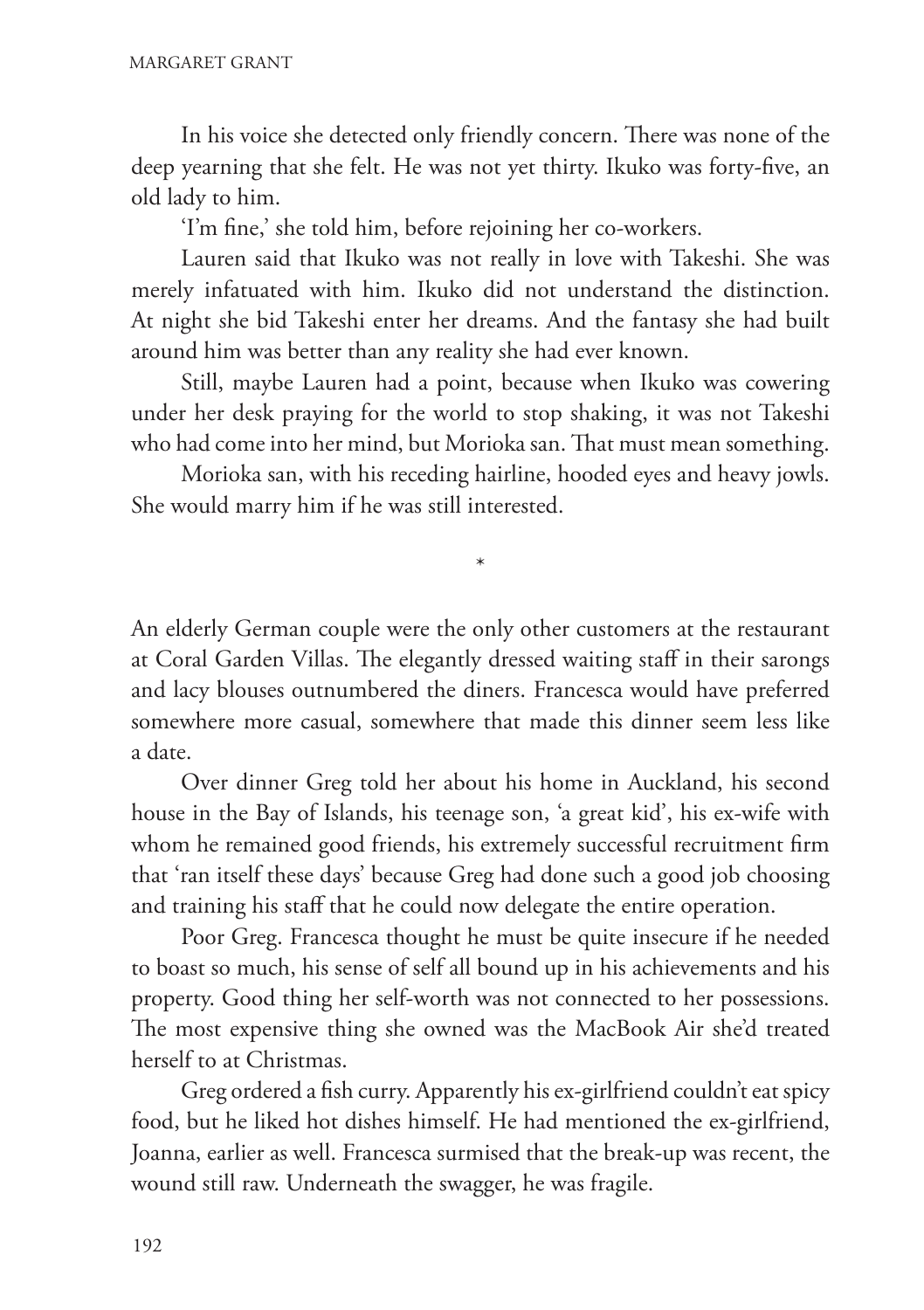They were having dessert before he got around to asking Francesca about herself.

'So what is it that you do in Sardinia?' he asked.

'I don't do anything in Sardinia,' she replied. 'I live in Tokyo.'

'Tokyo, Japan?'

Her mouth full of black rice pudding, Francesca nodded. She hadn't heard of a Tokyo anywhere else.

'So what is it you do in Japan?'

'I teach Italian,' she said.

'Really? There is a demand for Italian lessons in Tokyo?'

'After English, it's the most popular European language.'

'Who'd have thought ... Wasn't there an earthquake or tsunami or something in Japan recently?'

'Both. And a nuclear meltdown.'

He winced. She wondered if he was remembering his tsunami quip earlier. Not that he needed to feel embarrassed; she had not been in the path of the tsunami. She had watched it on television like everyone else in the world.

'When was that? A year ago? Eighteen months?'

'Six months ago,' she said. 'It was in March.'

'Were you afected by that at all?'

Because she hadn't lost her home, her job or any loved ones, Francesca usually said no, when people asked her this question. But she had been affected and she continued to be affected. The aftershocks were frequent and each one terrifed her. And then there was the strange phenomenon of the phantom earthquakes; imagining the ground was moving when it wasn't. And she didn't sleep like she used to.

'Sì,' she said, 'a little.'

Guilt was another effect, guilt that she had been relatively unaffected. To assuage the guilt, she had been spending her weekends packing boxes of relief supplies to be sent to the afected area. And in August, she and Alessandro had gone to Tohoku with a small group of volunteers. There she had unloaded boxes at one of the relief centres. Handling boxes was the only thing she was qualifed to do. Alé had shovelled mud from out of homes to make them habitable once more.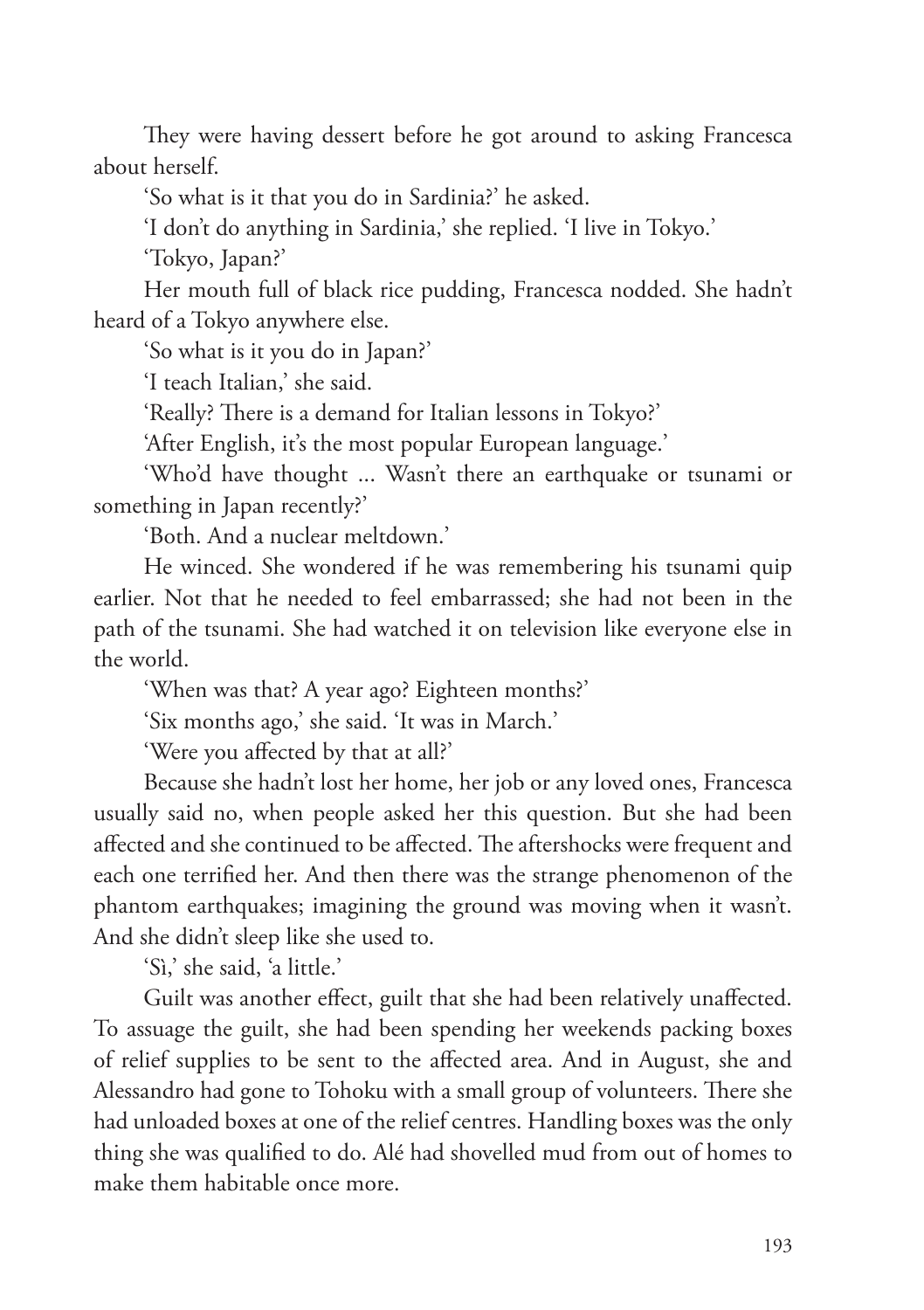The earthquake had had a strange effect on Alessandro. Suddenly he wanted to marry her. They weren't even living together. And although they'd been lovers for several years, she'd never expected a proposal of marriage from him. She'd always assumed she'd lose him someday to a Japanese temptress.

After dinner, Greg and Francesca moved on to a bar that Francesca had spotted while exploring Lipah earlier in the evening. The only bar in the neighbourhood, it opened onto the roadside. A high, exposed thatched roof gave the place an airy feel. The billboard outside advertised live music tonight. The band was just setting up, but quite a crowd had gathered already.

They sat at the bar. And because Greg had insisted on paying for dinner, Francesca insisted on getting the beers.

'Japan is a fascinating country,' Greg said.

Francesca agreed that it was.

'I heard that pay rises and promotions in Japanese companies depend not on merit, but on the age of the employee, how long he has been with the company and whether or not he is married.'

'Sì. I think so, in the traditional companies.'

'Extraordinary. No wonder the country is in a slump.'

Francesca hated the way so many Westerners hastened to fnd fault with the Japanese way of doing business. Japan was a wealthy country. Its citizens enjoyed a high standard of living. It must be doing something right.

'There are advantages to the Japanese way, no? Less friction between colleagues, less office politics than in Western companies.' She wished she knew more about business management so as to be able to argue more efectively. 'And if employees are paid according to their needs, then it could be better for society, no?'

'To each according to his needs? You are sounding like a communist, young lady.'

Young lady? Greg was beginning to irritate her. 'I'm not a communist, Greg. I'm an egalitarian, and Japan has quite an egalitarian society, and I think that's a good thing.'

'Well, I couldn't disagree with you there, but I do think that companies need to reward merit. Otherwise … '

Francesca switched of. She heard someone speaking Japanese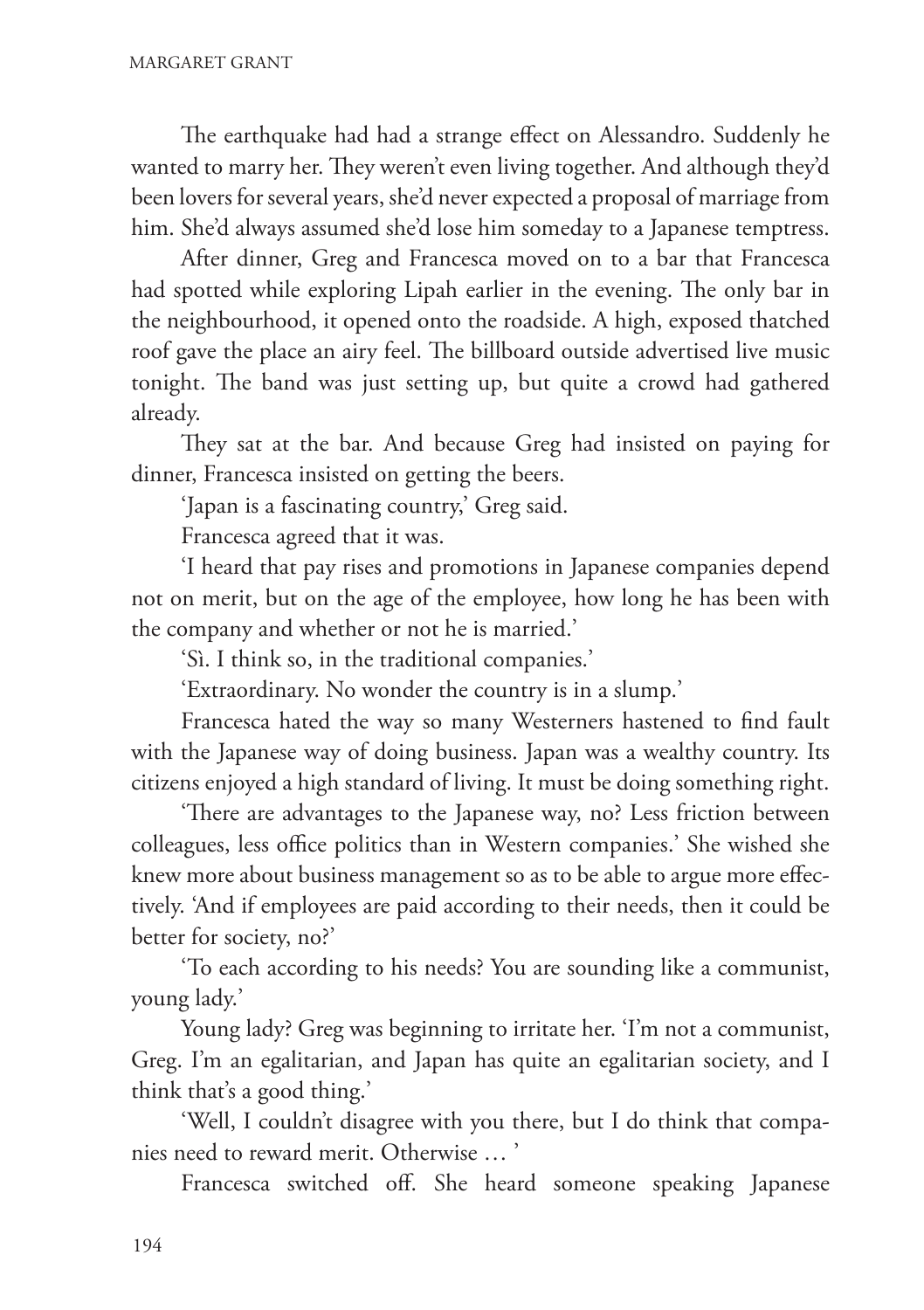behind her.

'Nani o nomitai?' *What would you like to drink?*

She turned to see a man in his ffties trying to catch the barman's attention, bushy eyebrows and feshy jowls. His wife looked younger, mid-forties perhaps. Pleasantly plump, her round face was framed by a neat bob.

'Nihon-jin desu ka?' *Are you Japanese?* she asked them.

'Wa! Nihongu jyosu!' *Your Japanese is very good,* the man said.

Francesca smiled. Japanese people always praised her Japanese even when she only uttered a couple of words in the language. So nice to be talking to people from her adopted homeland. They introduced themselves – Mr and Mrs Morioka. They were Tokyoites too. They lived in Meguro-ku, they told her.

'Go shujin was nihongo dekinai?' *Can't your husband speak Japanese?* Morioka san asked.

'Shujin ja nai desu yo.' *He is not my husband.* 'Kinoo atta hito desu.' *He is someone I met yesterday.*

Francesca introduced Greg. The Moriokas bowed low and then, remembering Western custom, shook hands with the Kiwi.

'Come sit together,' Morioka san said and led the way to a nearby table.

Even though Morioka san didn't speak the language very well, for Greg's sake, the conversation proceeded in English. Ikuko spoke fuently. She had studied in the States for a couple of years in her youth.

'Where are you staying?' Francesca asked.

'Hillside Villas.'

'Me too.'

'It's a small world,' Ikuko said.

The music started up. Ikuko pulled Francesca to the dance floor. Greg joined them there, leaving Morioka san sipping his beer at their table.

A handsome Balinese boy began dancing opposite Francesca. Dark glossy hair; strong, broad shoulders; his body muscular, yet slender; he smiled and revealed a set of even white teeth. He moved closer to Francesca. He spoke some words in her ear. She didn't catch them. She mouthed 'what?' and lent towards him. He was bending his head to repeat his words when suddenly Greg stuck himself between them. The boy raised his hands as if in surrender and backed away.